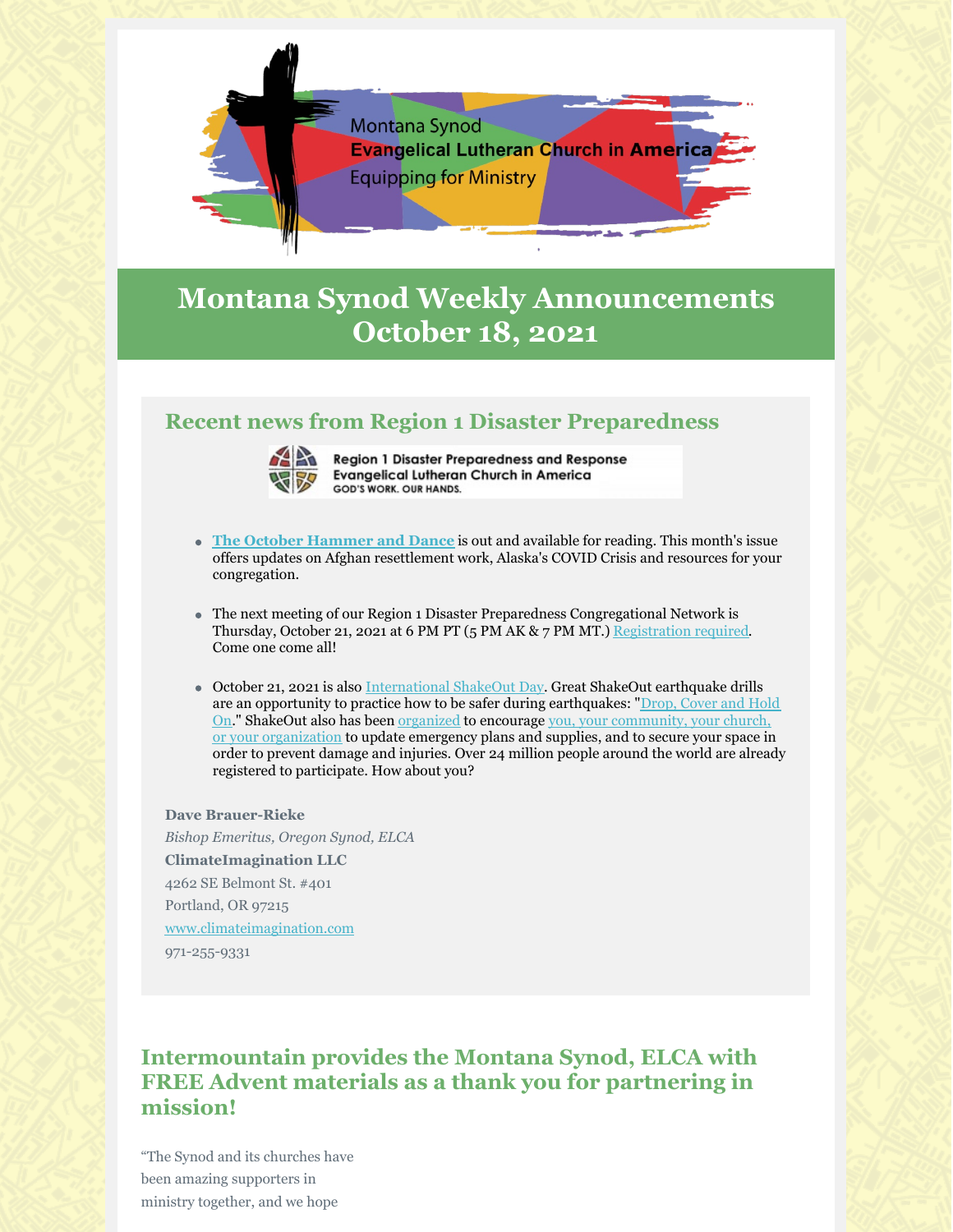that these materials will be a blessing to pastors and children's volunteers," said Rev. Chris Haughee, Church Relations Director for Intermountain. This article will explain just what those materials are and how you can download them for free.

"Our Watchful Waiting" is Intermountain Ministry's first comprehensive Advent curriculum that will connect the



congregation's children to the lectionary readings that are part of the traditional Advent observance, as well as suggestions for how everyone can get in on the fun!

You can read a little about the **materials here**, or jump right in and download your free materials below!

#### **Our Watchful Waiting - Advent Curriculum with CFC 2021**

### **Leading in a Liminal Season with Rev. Susan Beaumont**

#### **Event time:**

Wednesday, October 20, 2021 - 12:00pm to 1:30pm

#### **Event description:**

How do you lead an organization stuck between an ending and a new beginning—when the old way of doing things no longer works but a way forward is not yet clear? Such in-between times are called liminal seasons—threshold times when the continuity of tradition disintegrates and uncertainty about the future fuels doubt and chaos. In a liminal season it simply is not helpful to pretend we understand what needs to happen next. But leaders can still lead.

Liminal seasons call for a different kind of leadership presence, one that connects the soul of leaders with the soul of the institution. Participants at this event will:

- Enter a three-way conversation engaging God, the soul of the leader, and the soul of the institution.
- Examine the leadership challenges and opportunities inherent in liminal seasons.
- Explore three fundamental shifts in orientation that invite a more soulful leadership presence. (From knowing to unknowing, from advocating to attending, from striving to surrender.)
- Understand four bodies of work that help to connect mission, vision and values with the soul of the organization: deepening group discernment, shaping institutional memory, clarifying purpose, and engaging emergence.

Renown consultant and author Susan Beaumont will provide a guide for leading in a liminal season followed by a time of Q&A facilitated by Sarah Drummond, Founding Dean of Andover Newton Seminary at Yale Divinity School.

Register for this webinar at Leading in a Liminal Season with Rev. Susan Beaumont (link is external).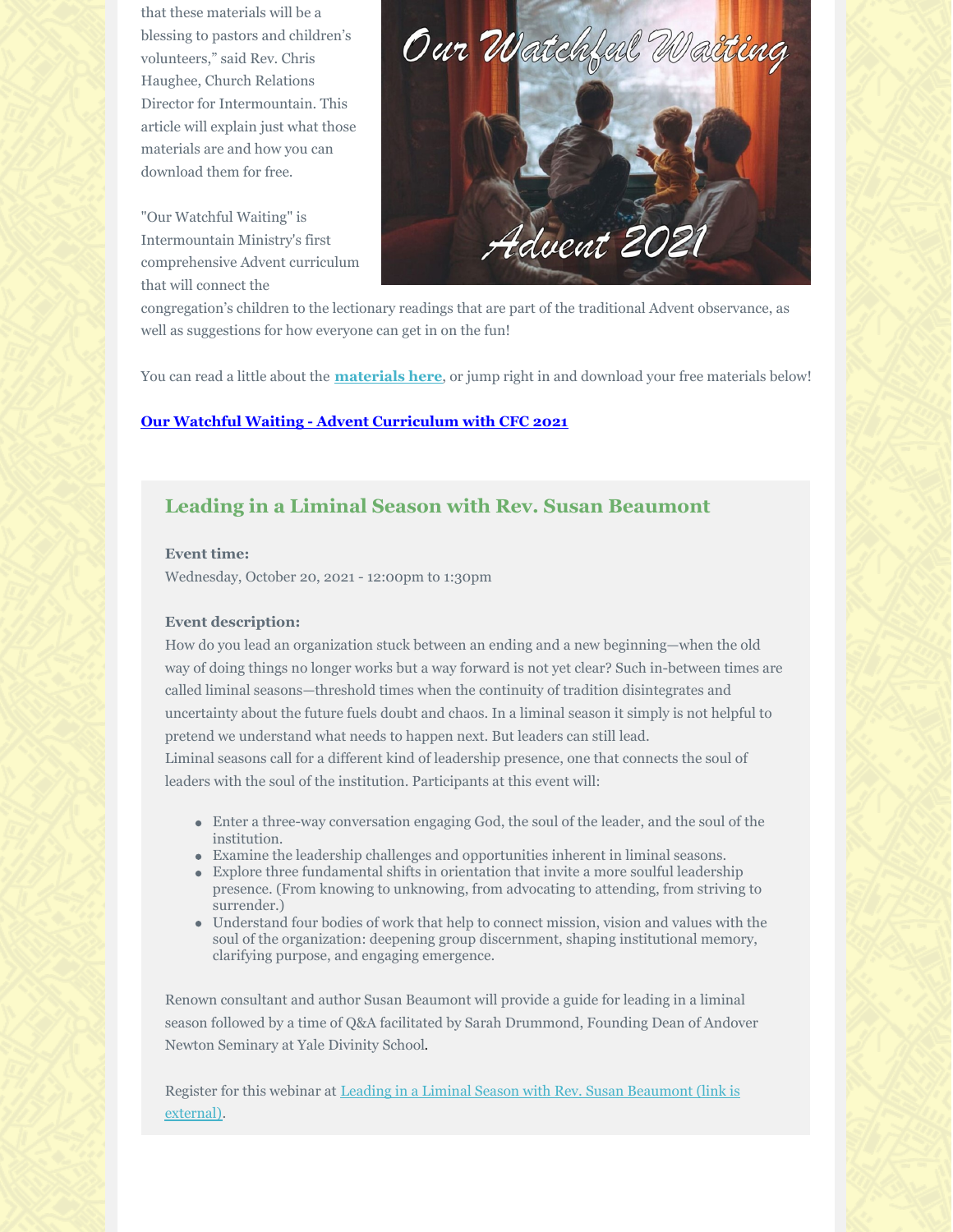



## **Our Savior's Lutheran Church of Bonner Invites you to it's Solar System Dedication Celebration! Sunday, October 31st 11:00am**

This new solar array will cover 100% of the church building's annual energy usage. It's installation was made possible by the Northwestern Energy E+ Renewable Energy Grant Program. Solar energy is a terrific and easy way for churches and nonprofits to make a difference in a changing climate as well as model energy independence. Come hear more about solar and how it can make a difference in the Bonner community. Tours and informational discussion will follow the dedication ceremony.

Worship and Dedication will be led by Bishop Laurie Jungling, Bishop of the Evangelical Lutheran Church of America, Montana Synod.

Representatives from SBS Solar, Montana Lutheran Climate Change Task Force, and other community partners will also be present.

Outside ceremony for COVID-19 Safety. Lunch to follow.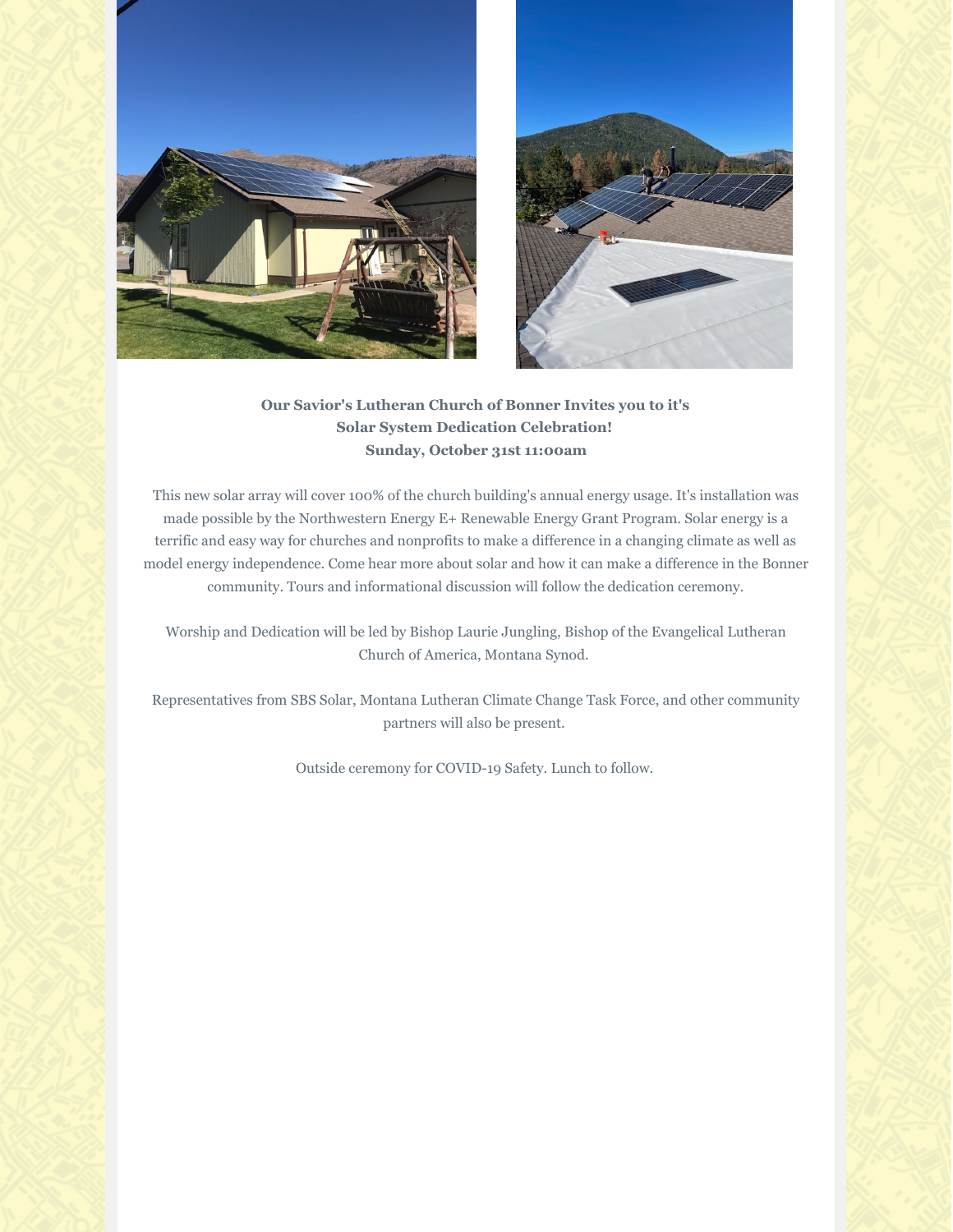

**Our summer calendar** is set and on our website (christikon.org). If you have questions about the 2022 season or would like to register, give us a call or do so online. It was a powerful summer of ministry this year, and we look forward to welcoming you to camp in the new year.

**The 2021 Annual Meeting is Sunday November**